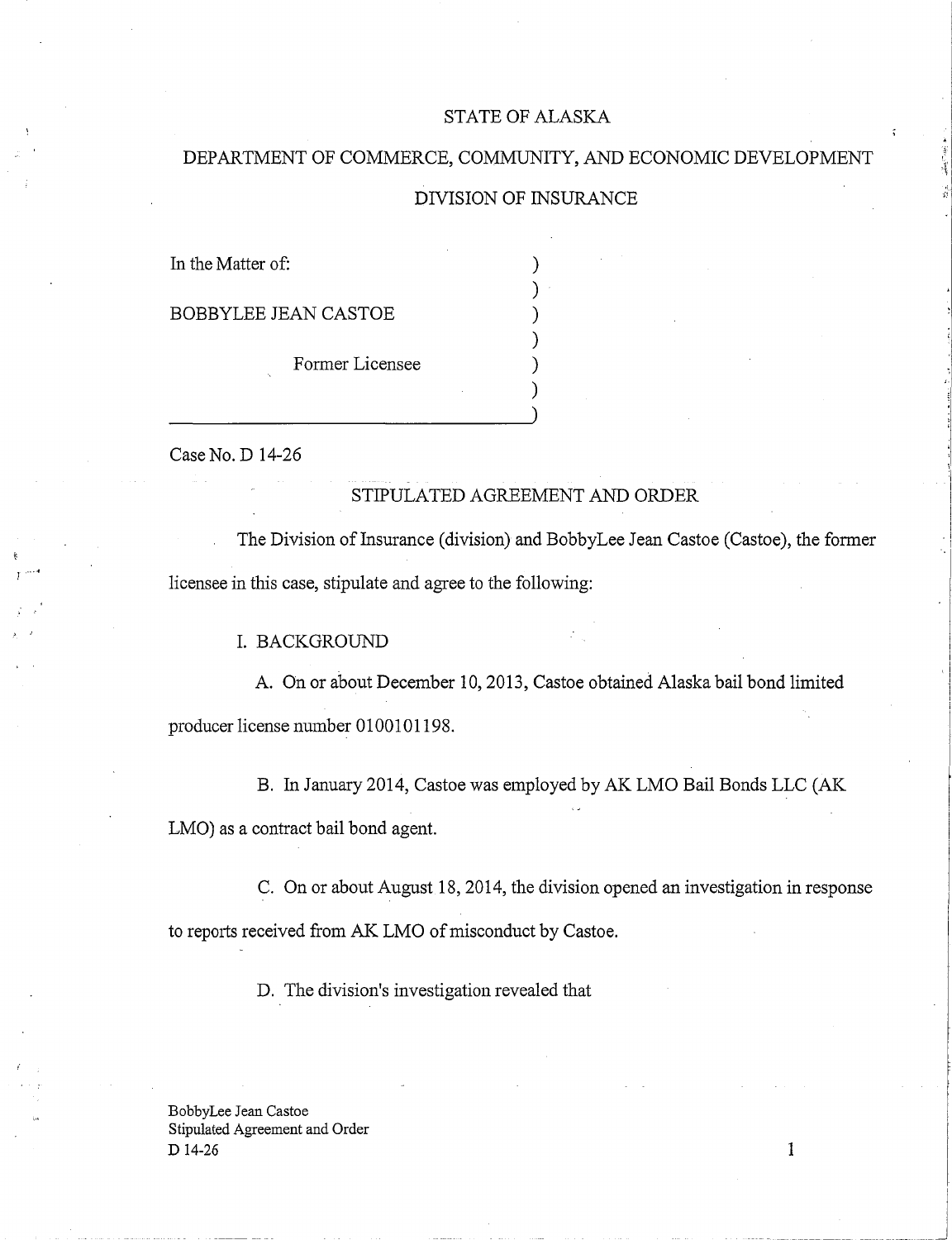(i) on or about January 29, 2014, Castoe accepted \$1,500 in cash from an AK LMO customer, Willie Bankston<sup>1</sup>, for placement with the Alaska Superior Court (court) to satisfy a performance bond in a criminal court case. Castoe signed an AK LMO receipt fonn for Bankston's money. Bankston provided Castoe his name and address with the expectation that Castoe would place the cash with the court under Bankston's name;

(ii) on or about January 29, 2014, Castoe submitted the cash to the court to satisfy the performance bond and secure the release of the defendant; however, Castoe, in a court document, represented to the court that she was the owner of the cash and gave her home address as the mailing address for "refund of bail;"

(iii) on or about April 23, 2014, after exonerating the perfonnance bond, the court sent a court check for \$1,500 to Castoe at her home address;

(iv) on or about April 24, 2014, Castoe endorsed the court check and divided the funds by applying \$339 to four of her personal accounts and taking the remaining \$1,161 in cash;

(v) when AK LMO learned the court check had been sent to Castoe and cashed, AK LMO suspended Castoe and contacted her multiple times in an attempt to have her refund the money. Castoe initially denied cashing the court check and then said it had been sent to the wrong address;

(vi) Castoe finally admitted cashing the court check but said she mistook it for a child support check representing funds from Jason Feucht (Feucht), a non-custodial father to

<sup>&</sup>lt;sup>1</sup> Willie Bankston was not the defendant in the court case. BobbyLee Jean Castoe Stipulated Agreement and Order D 14-26 2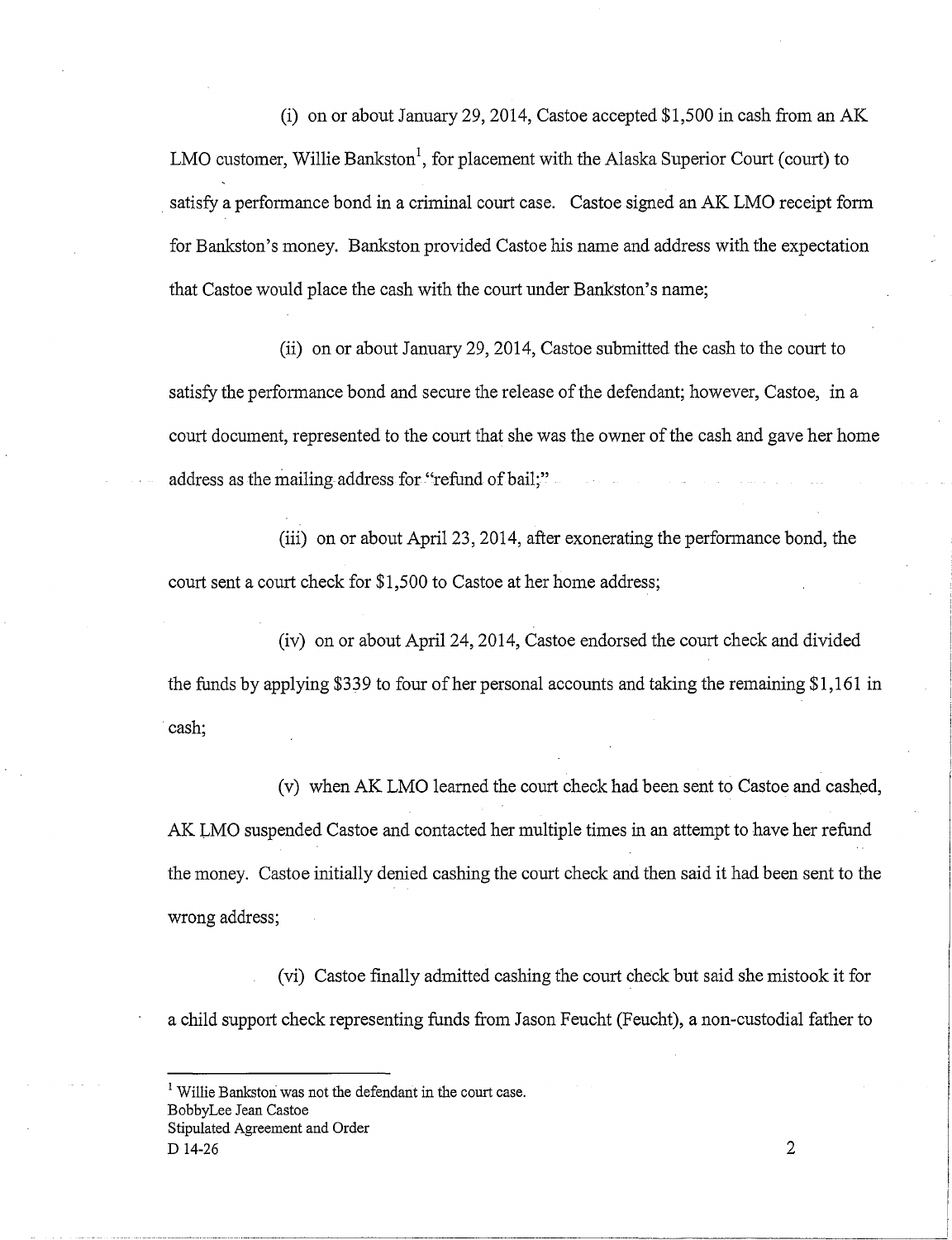one of her children. At the time of cashing the court check, however, Castoe had no expectation ofreceiving a child support check representing funds from Feucht, because in July, 2013, she had withdrawn from the services of the Child Support Services Division in Feucht's case;

(vii) on or about June 1, 2104, AK LMO repaid Bankston \$1,500 to replace the money Bankston originally gave to Castoe;

(viii) on or about September 30, 2014, when interviewed by the division's investigators, Castoe continued to falsely assert she thought she had received a child support check; and

(ix) on or about October 2, 2014, Castoe repaid AK LMO \$1,500 by cashier's check.

(E) Castoe's actions and failures in paragraph D are violations of

(i) AS 11.46.130-theft in the second degree;

(ii) AS 11.46.210-theft by failure to make required disposition of funds received or held;

(iii) AS 11.46.620-misapplication of property;

(iv) AS 21.27.020(b)(4)-a licensee shall be a trustworthy person;

(v) AS 21.27.410(a)(4)-misappropriation, conversion to personal use, or illegally withholding money required to be held in a fiduciary capacity by a licensee or

applicant;

BobbyLee Jean Castoe Stipulated Agreement and Order  $D$  14-26 3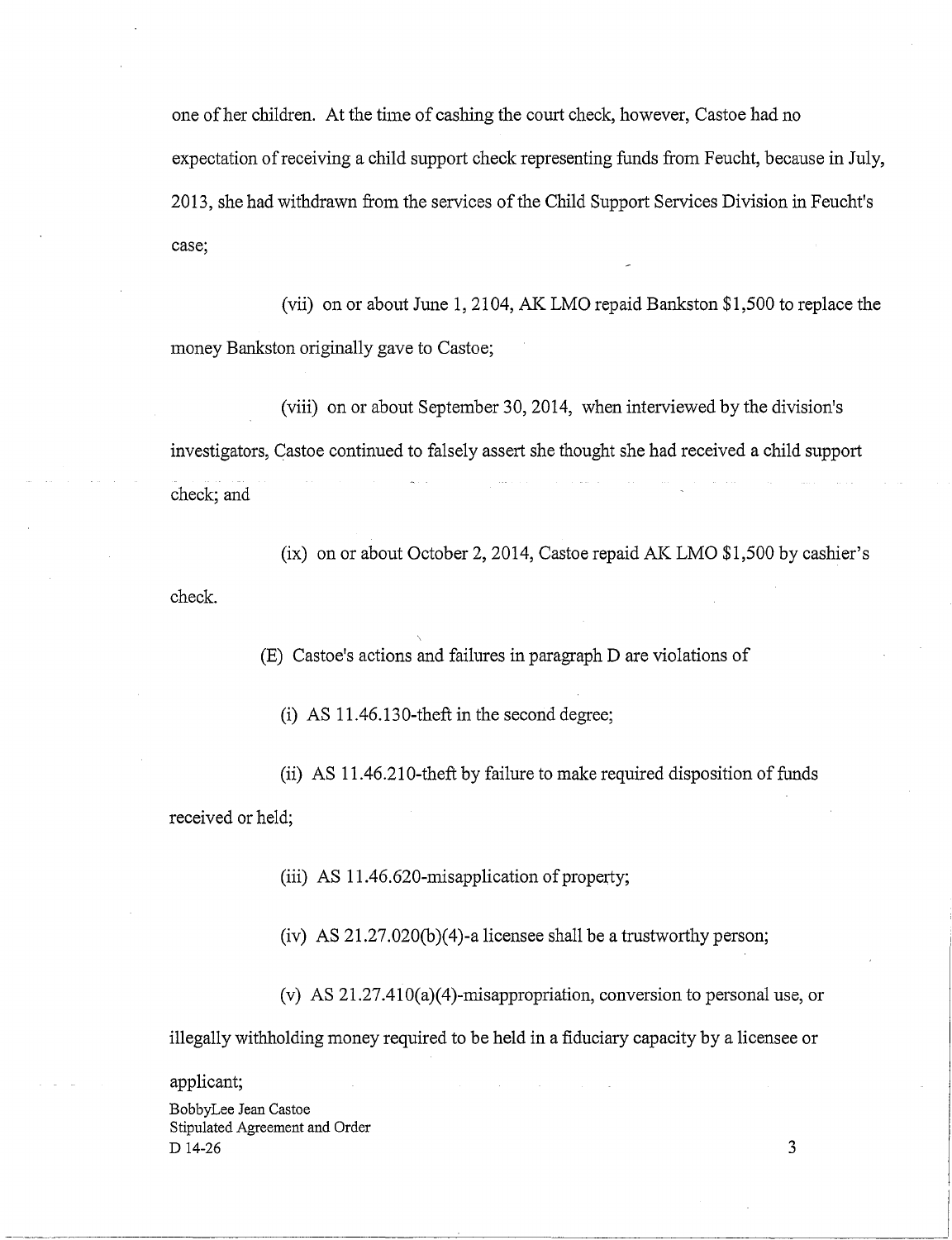(vi) AS  $21.27.410(a)(8)$ -conduct reflecting incompetence or untrustworthiness, or to be a source of potential injury or loss to the public; and

(vii) 3 AAC 23.630-personal use of fiduciary money.

(F) On or about November 8, 2014 Castoe's bail bond limited producer license number 0100101198 expired.

(G) Under AS 21.27.380, the director may reinstate an expired license if the person continues to qualify for the license, pays renewal license fees, and a delayed renewal penalty. Castoe, however, has not submitted an application for reinstatement of her license.

#### II. TERMS OF AGREEMENT

1. Castoe agrees her conduct described in paragraph D above constitutes violations of Alaska law as specified in paragraph E above.

2. Castoe agrees not apply or otherwise seek to be licensed in this state as a licensee under AS 21.27 for a period of 20 years from the date the director signs the order adopting this agreement.

3. Castoe waives her right to a hearing and enters into this agreement voluntarily with full knowledge of all rights she may have in this matter.

4. Castoe understands that this agreement is not binding on the parties unless and until the director signs the order adopting this agreement.

BobbyLee Jean Castoe Stipulated Agreement and Order  $D$  14-26 4